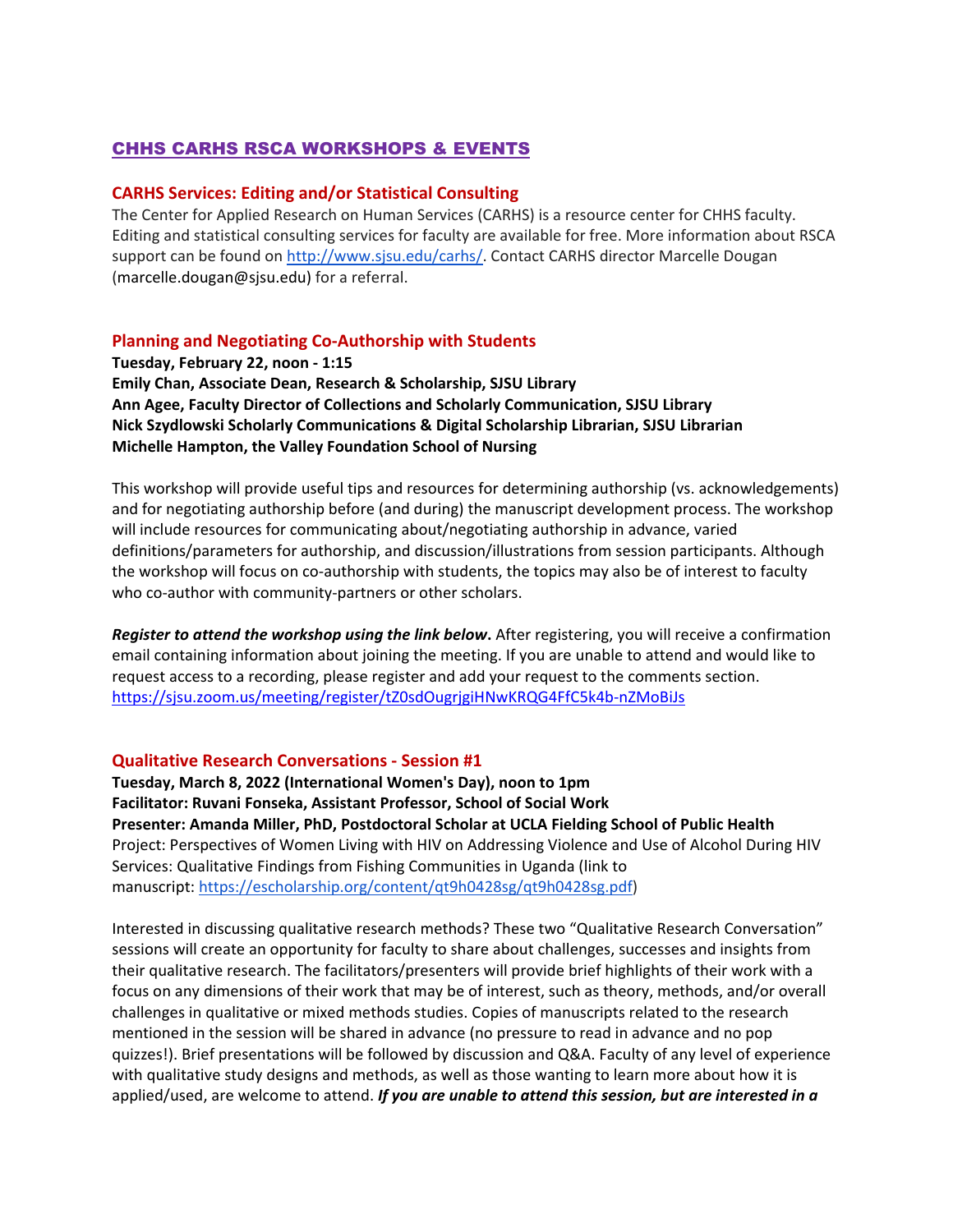*recording of the presentation segment of the session, or in future gatherings, please register in advance and add your request in the comments section.* After registering, you will receive a confirmation email containing information about joining the meeting.

Tuesday March 8 registration:

<https://sjsu.zoom.us/meeting/register/tZYkcu6qpz0pGNaRDNgfVhoMcvMQm6aYLi5T>

## **Intellectual Property and Working with Industry**

**DATE: Tuesday, March 15, noon to 1pm**

### **Presenter: Michael Muthig, Director, SJSU Office of Innovation**

**Hosts, Anusha Yellamsetty, Dept of Audiology and Li Jin, Dept of Kinesiology**

Are you involved in, or curious about, projects that may lead to innovations -- from health apps to tools that may be used in health care or health education? This workshop will demystify the landscape of intellectual property (IP) and provide practical tips for working with industry. The first 30-40 minutes will focus on an overview of practical information and tips, and the final 20 minutes will provide an opportunity for participants to ask questions and discuss their own collaborations or project ideas. Specific topics include:

- \* Introduction to IP- patents, copyright, trademarks, know-how and trade secrets.
- \* Capturing background IP and why it is important.
- \* Disclosing inventions and creative works
- \* Strategies for IP protection
- \* IP considerations related to publishing
- \* Working with industry what is important and how to get started

## *Register to attend the workshop using the link below. To receive information if you cannot attend, please register and share your request under comments/questions*. You will receive a Zoom link after registration:

<https://sjsu.zoom.us/meeting/register/tZYpcuGhpjMqGtfw3PqibfYeLg9D4pgEYTXj>

## **Qualitative Research Conversations - Session #2**

**Friday, April 8, 2022, noon to 1pm**

**Facilitator/Presenter: Laurie Drabble, Associate Dean for Research and Faculty, CHHS**

Project: The impact of COVID-19 on the health and well-being of sexual minority women: A qualitative study.

Interested in discussing qualitative research methods? These two "Qualitative Research Conversation" sessions will create an opportunity for faculty to share about challenges, successes and insights from their qualitative research. The facilitators/presenters will provide brief highlights of their work with a focus on any dimensions of their work that may be of interest, such as theory, methods, and/or overall challenges in qualitative or mixed methods studies. Copies of manuscripts related to the research mentioned in the session will be shared in advance (no pressure to read in advance and no pop quizzes!). Brief presentations will be followed by discussion and Q&A. Faculty of any level of experience with qualitative study designs and methods, as well as those wanting to learn more about how it is applied/used, are welcome to attend. *If you are unable to attend this session, but are interested in a recording of the presentation segment of the session, or in future gatherings, please register in advance and add your request in the comments section.* After registering, you will receive a confirmation email containing information about joining the meeting.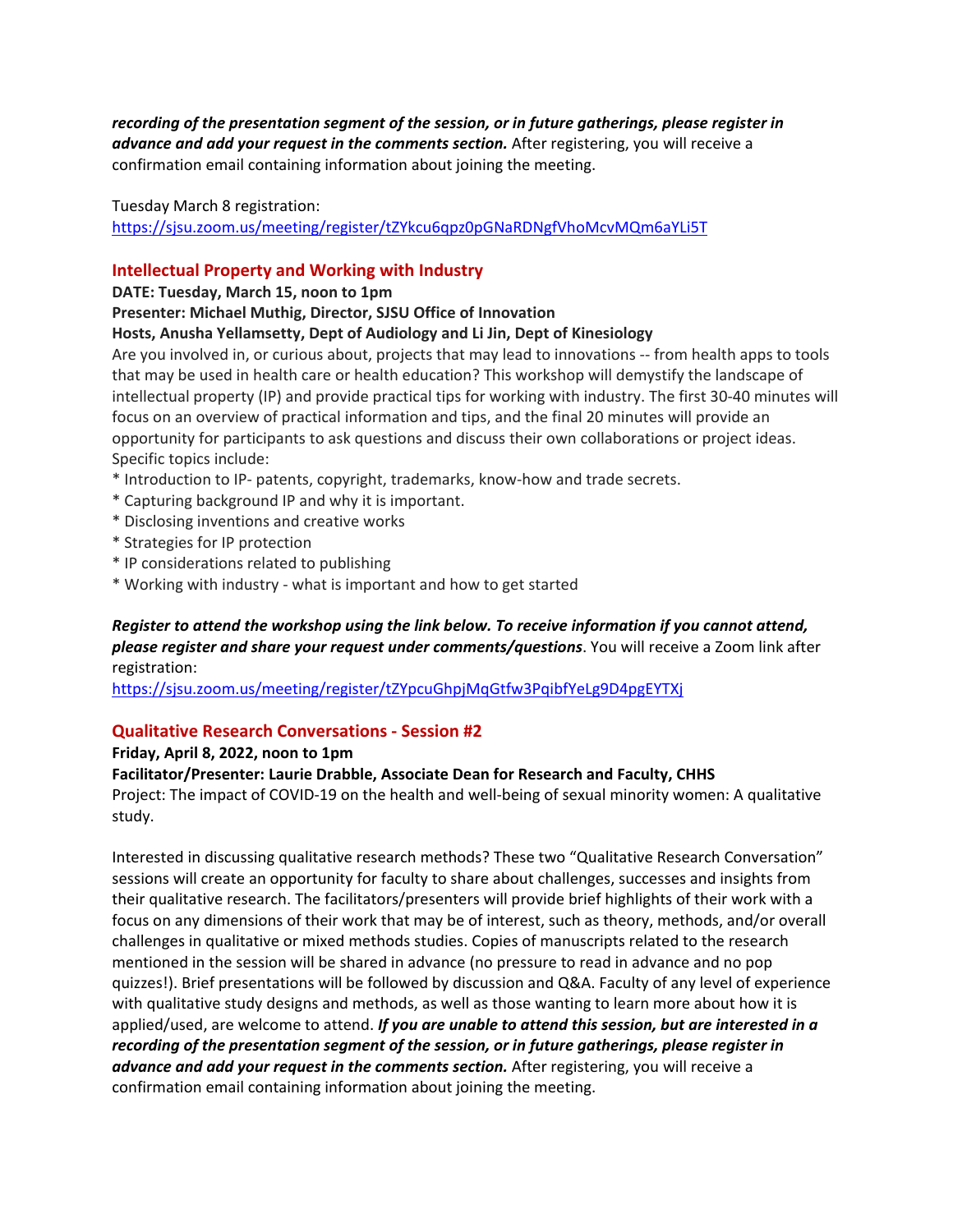Friday, April 8, noon - 1pm RSVP: <https://sjsu.zoom.us/meeting/register/tZckc-qurT0rHdyY2UQ80lzTizvhtbCXSy7j>

### **Other Pending Events**

The Center for Applied Research in Human Services offers workshops and hosts special events throughout the year. Please watch out for email notices of other special workshops in the coming weeks!

## CHHS RTP Workshops

#### **Mini-Review drop-in Session**

#### **Date: Friday, February 4, from noon - 1pm.**

We will have experts from University Personnel will be on hand to provide overall guidance about the mini-review and address logistics about using eFaculty. This session may be of particular interest to **first- and second-year faculty**. Please be sure to review the YouTube video about the mini-review and using eFaculty in advance of the session. Links to the video and other useful "how to" materials available through University Personnel/Faculty Affairs can be found here:

<https://www.sjsu.edu/up/mycareer/faculty/periodic-evaluations-faculty.php> Zoom link:<https://sjsu.zoom.us/j/88242340502>

#### **RTP Workshop for CHHS Faculty**

**Date: Tuesday, May 17, 8am to 10am**

#### **Facilitator: Audrey Shillington, Dean, CHHS**

**Panel: Maggie Barrera, Vice Provost for Faculty Success; James Lee, Senior Director, University Personnel - Faculty Services; Deepika Goyal, CHHS Representative to University RTP Committee** This RTP workshop is intended for tenure-track and tenured faculty who are planning to submit RTP materials in the Fall of 2022 or who would like to plan ahead for a future submission. The workshop panel will include representatives from University Personnel/Faculty Affairs, the Vice Provost for Faculty Success, Office of the Provost, and faculty who are familiar with both college and university RTP committees.

Please follow the link below to register in advance for the workshop. The registration form includes an opportunity to post any questions you may have; an anonymous list of questions will be provided to the presenters:

<https://sjsu.zoom.us/meeting/register/tZUpduipqTwuGN08RKDxPzNpERNPaaT5cHTi>

# RSCA SUPPORT

#### **Faculty Toolkit on the Academic Affairs Resource Hub**

Looking for information about using start-up funds, RSCA funding opportunities or resources, or using gift cards as incentives for research study participants? This web page offers a central location for information and links related to RSCA and faculty success. You will need to be logged in to your SJSU account to access. <https://sites.google.com/sjsu.edu/aa-resource-hub/faculty-toolkit>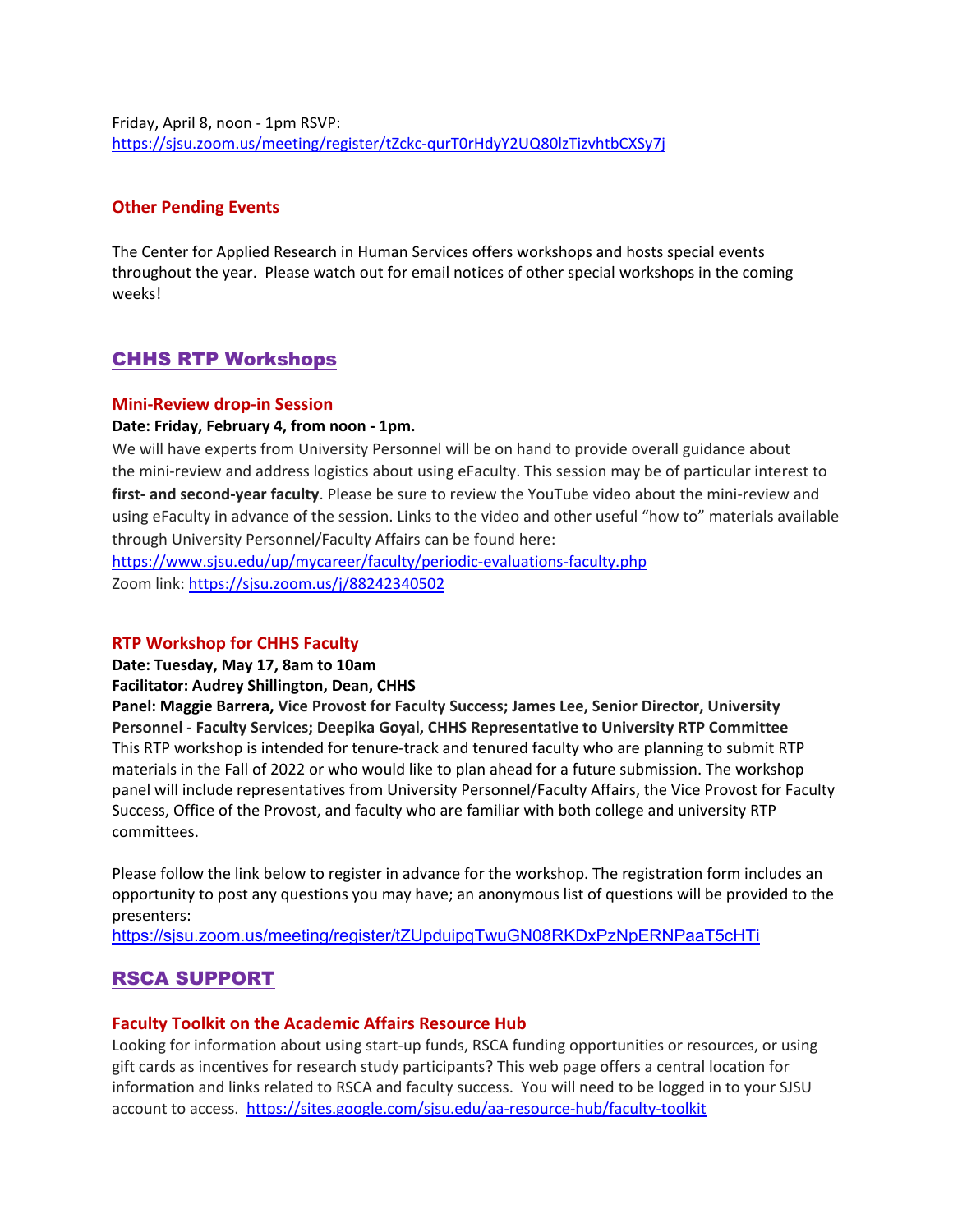### **Workshops through Research Development**

Check out the terrific online training opportunities available to you through the Research Development Team! Follow the link below to a series of grant getting workshops (pending and recorded) to help faculty on the path to RSCA funding success:

<https://www.sjsu.edu/research/research-development/training/index.php>

## WRITING SUPPORTS

### **Weekly Check-In & Accountability**

### **Friday, 8:30 am to 9:00am (February 11 through May 20, 2022)**

You are welcome to join weekly or whenever your schedule allows. This BRIEF weekly check-in with a small group of CHHS colleagues will allow you to 1) identify priority writing project/s for the coming week and 2) acknowledge any recent progress related to scholarly work and writing. If you would like to have a calendar invitation to the Friday morning check-in, please email Laurie Drabble (laurie.drabble@sjsu.edu)

Zoom link to join: <https://sjsu.zoom.us/j/96454366286>

#### **SJSU Writing Café**

**Cafés are available each weekday from 9am to 10am**. Join by clicking the live link in the attached flyer, or by [subscribing to the CFD Writing Café Google Calendar.](https://calendar.google.com/calendar/u/0?cid=Y19qNWVjaGtraXJkYnJmZnM4amViYjNzaWNya0Bncm91cC5jYWxlbmRhci5nb29nbGUuY29t)

Finding it challenging to set aside time for your writing. You are not alone – and you don't need to be alone in your writing! Please feel free to join your colleagues in any of the SJSU Writing Café sessions in the coming semester. Each meeting begins with an electronic check-in (of less than 1 min), followed by two writing sessions of 25 minutes with a 5-minute break between. The host will be there to help you stay focused by reminding you when to start, when to rest, when to start again, and when to stop. CHHS is the primary host for the Friday meeting – but you will see your colleagues in other sessions as well. All San José State University faculty are welcome to participate, as much or as little as you'd like.

# EXTERNAL RSCA GRANT DEVELOPMENT SUPPORT (FREE)

### **The Center for Health Equity Research Institute (CHER) Summer 2022 Institute (online) Institute dates: June 6-11, 2022.**

### **Priority Application Deadline: March 4, 2022 | Waitlist/Final Deadline: April 4, 2022**

Are you an early-career, tenure track/tenured faculty member? Do you aspire to become an NIH investigator? The **(CHER) Institute** at California State University, Long Beach is an National Institute of General Medical Sciences (NIGMS)-funded project to increase the number of early career faculty members who are well prepared to become NIH principal investigators in community-based health equity research, with particular emphasis on faculty from Minority Serving Institutions. CHER Institute offers: A six-day intensive educational and mentoring experience focused on theory-based, culturally informed methods with the purpose of developing a specific aims page for an NIH research proposal; Four webinars annually on theory-based, culturally informed methods for effective community engagement in health equity research

[Link to Apply Now](https://nam10.safelinks.protection.outlook.com/?url=https%3A%2F%2Fsites.csulb.edu%2FHealthEquity%2Fcivicrm%2Fmailing%2Furl%3Fu%3D402%26qid%3D78097&data=04%7C01%7Csupriya%40sfsu.edu%7Cf1f8b4fe23514b31f6d408d9877adeb7%7Cd8fbe335822c41a987747f16709aac9f%7C0%7C0%7C637689784061901345%7CUnknown%7CTWFpbGZsb3d8eyJWIjoiMC4wLjAwMDAiLCJQIjoiV2luMzIiLCJBTiI6Ik1haWwiLCJXVCI6Mn0%3D%7C1000&sdata=07UatkkTYWQ2mEAfQrIVjY2Fn%2BfKvPlaY%2BlX%2BJ7U85U%3D&reserved=0) [Link to Learn More](https://nam10.safelinks.protection.outlook.com/?url=https%3A%2F%2Fsites.csulb.edu%2FHealthEquity%2Fcivicrm%2Fmailing%2Furl%3Fu%3D403%26qid%3D78097&data=04%7C01%7Csupriya%40sfsu.edu%7Cf1f8b4fe23514b31f6d408d9877adeb7%7Cd8fbe335822c41a987747f16709aac9f%7C0%7C0%7C637689784061901345%7CUnknown%7CTWFpbGZsb3d8eyJWIjoiMC4wLjAwMDAiLCJQIjoiV2luMzIiLCJBTiI6Ik1haWwiLCJXVCI6Mn0%3D%7C1000&sdata=WHQXU92V7L1FEXpHTRgzdDwSh%2BnRsAGrTjgJJxygk4E%3D&reserved=0)